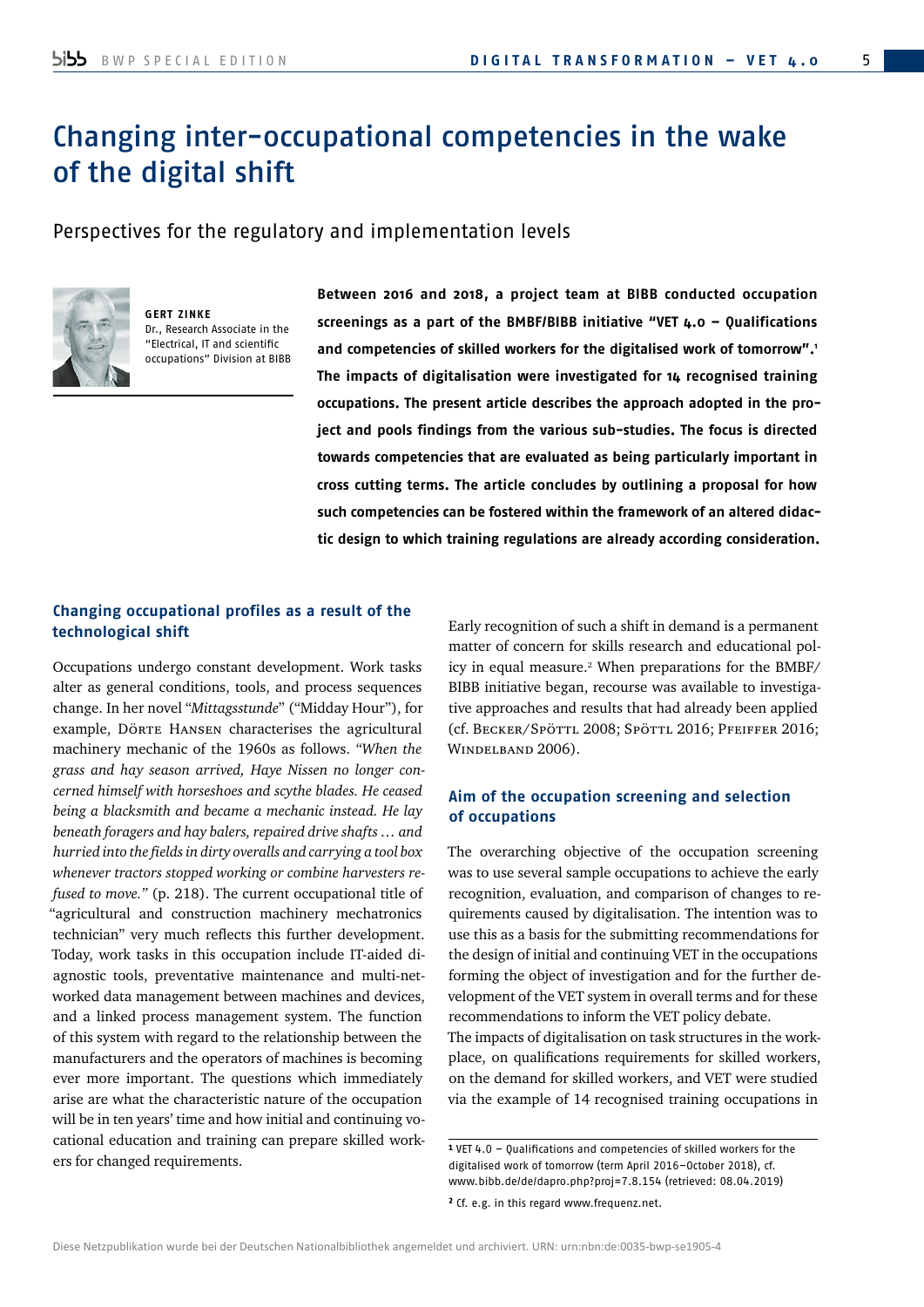### Figure 1

Evaluation of the degree of digitalisation within the work environment by training occupations (in per cent)



Source: 2018 BIBB/BMBF online survey "Qualifications and competencies of skilled workers for the digitalised work of tomorrow", n = 2,036

various branches and economic sectors (cf. Figure 1). The occupations were chosen so as to

- include as many economic sectors and industries as possible (technical, commercial, industrial, craft trade, agricultural and service sector occupations, and the liberal professions);
- cover an appropriate number of trainees, ranging from approximately 300 newly concluded training contracts per year to over 10,000;
- feature differing durations of training (two-year, threeyear, and three and a half-year occupations);
- ensure that, as a rule, the most recent update of regulations had taken place at least five years previously and that no revision was immediately impending.

As Figure 1 illustrates, the occupations also vary in terms of the degree of digitalisation perceived at the company and occupational levels. Within the scope of the occupation screening process, skilled workers, line managers, and trainers were asked how they assess their company's current level of digitalisation within the work area of the respective target occupation.

## **Research design and methodological approach**

The methodological approach adopted within the scope of the occupation screening took place at two levels (cf. Figure 2). At the first level (occupational level), screening of the individual occupations was conducted, and results were collated in occupationally related sub-studies. The second level (system level) involved coordination and systematic comparative evaluation of the individual sub-studies (overall study). The research design, selection of occupations, formulation of questions, assumptions, and methods were determined by the project heads in accordance with a project planning and project design action framework. More detailed specifications were made by the project team during the course of the project. These included aspects such as preparation of the online questionnaire and terminological definitions, e.g. with regard to the degree of digitalisation. External experts were included in this process. The latter comprised expert groups of between three and five members, an overall project support group, and specialists who were involved in certain areas.

Literature, document and data analyses to determine the current status of research and state of affairs within the context of occupations and VET and digitalisation/Industry 4.0 were conducted at both levels. Between four and 15 company-based case studies, preferably at pacemak-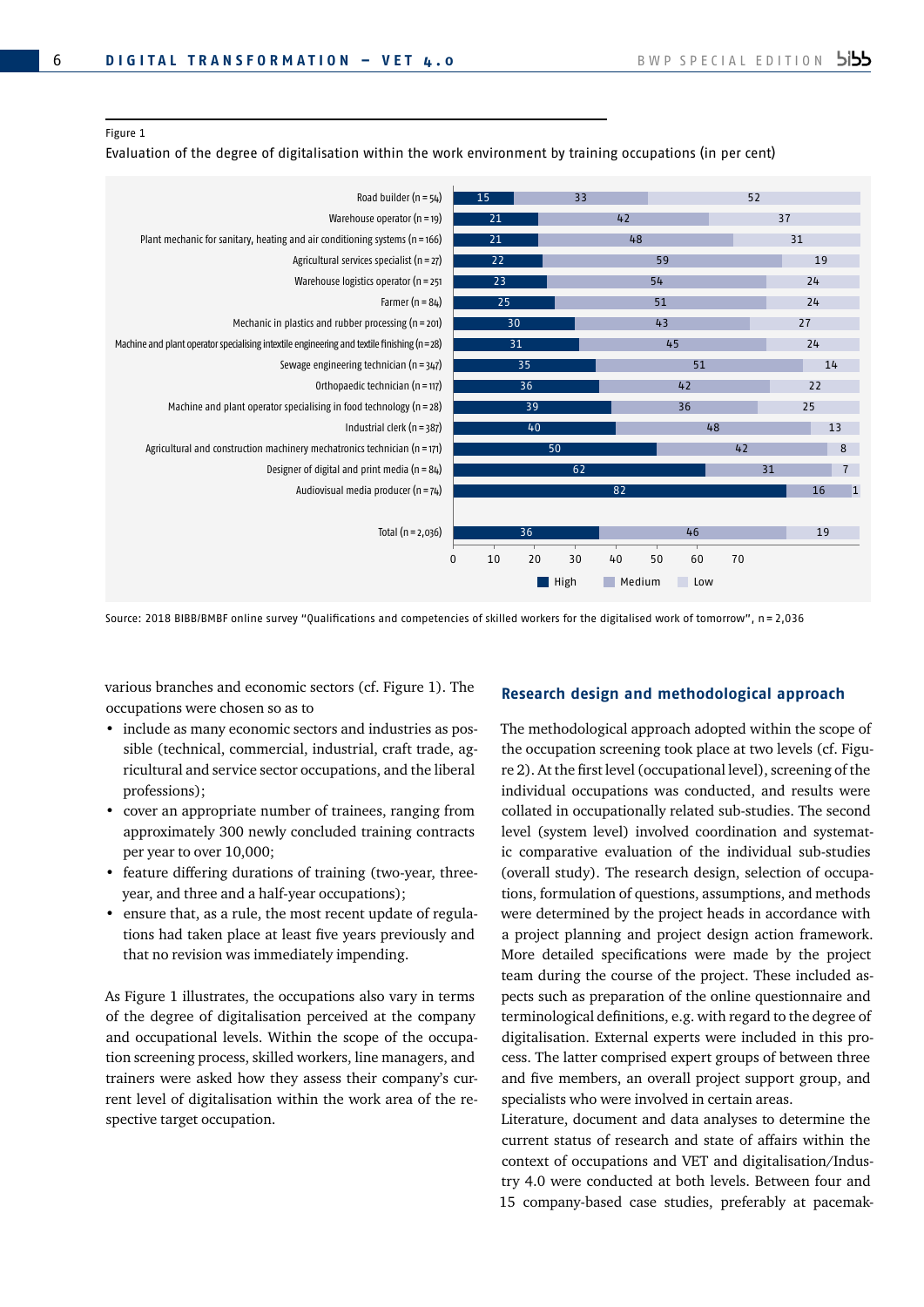## Figure 2

## Research design and methodological approach



er firms, were carried out per occupation on the basis of these partial results. The core focus was on guided interviews with skilled workers, line managers, and training managers. This was supplemented by observations from participants and/or by company inspections. Pacemakers are companies which have been identified as pioneers in the use of digital technologies within the respective training occupation environment. When selecting the companies, care was also taken wherever possible to choose firms which were typical of the training occupation in terms of aspects such as size, sector, and business model.

The partial results generated were relayed to the expert groups and made available for debate within the framework of various events formats. In order to secure an even broader basis of validity for the results, the qualitative phase was followed by a quantitative stage which began around the middle of the project term. An online survey was prepared, realised and evaluated with the assistance of an external provider, and a total of more than 2,000 returns were recorded. Most of the questions were closed and were largely identical for all occupations. In some cases, additional questions were included and/or items were adapted in an occupationally related way with regard to technologies, works tasks, and skills and qualification requirements. In each case, a final matching against regulatory instruments took place. The intention here was to investigate the extent to which current training regulations

already cover the qualification requirements identified in the investigation.

The results will be published together with the recommendations in eleven sub-studies<sup>3</sup>. The individual results will once again be compared and evaluated in the overall study, and further conclusions and recommendations will be formulated where possible. This also forms the basis for the following remarks.

## **Changes in competence requirements are discernible across all occupations**

If we summarise the findings that emerge from the sub-studies, it is revealed that the digital shift is changing the skills, knowledge and competencies required in all training occupations investigated and that all competence areas are affected (professional competence, social competence and self-competence). The online survey enquired into the present and future significance of individual competencies.4 According to the respondents' assessments,

<sup>3</sup> The sub-studies will be published over the course of 2019 in the BIBB [series "Academic Research Discussion Papers" \(cf. www.bibb.de/veroef](http://www.bibb.de/veroeffentlichungen/de/publication/series/list/8) fentlichungen/de/publication/series/list/8, retrieved: 08.04.2019).

<sup>4</sup> The relevant items for the project were determined on the basis of various sources (results of the case studies, knowledge, skills and competencies included in the regulatory instruments, third party questionnaires).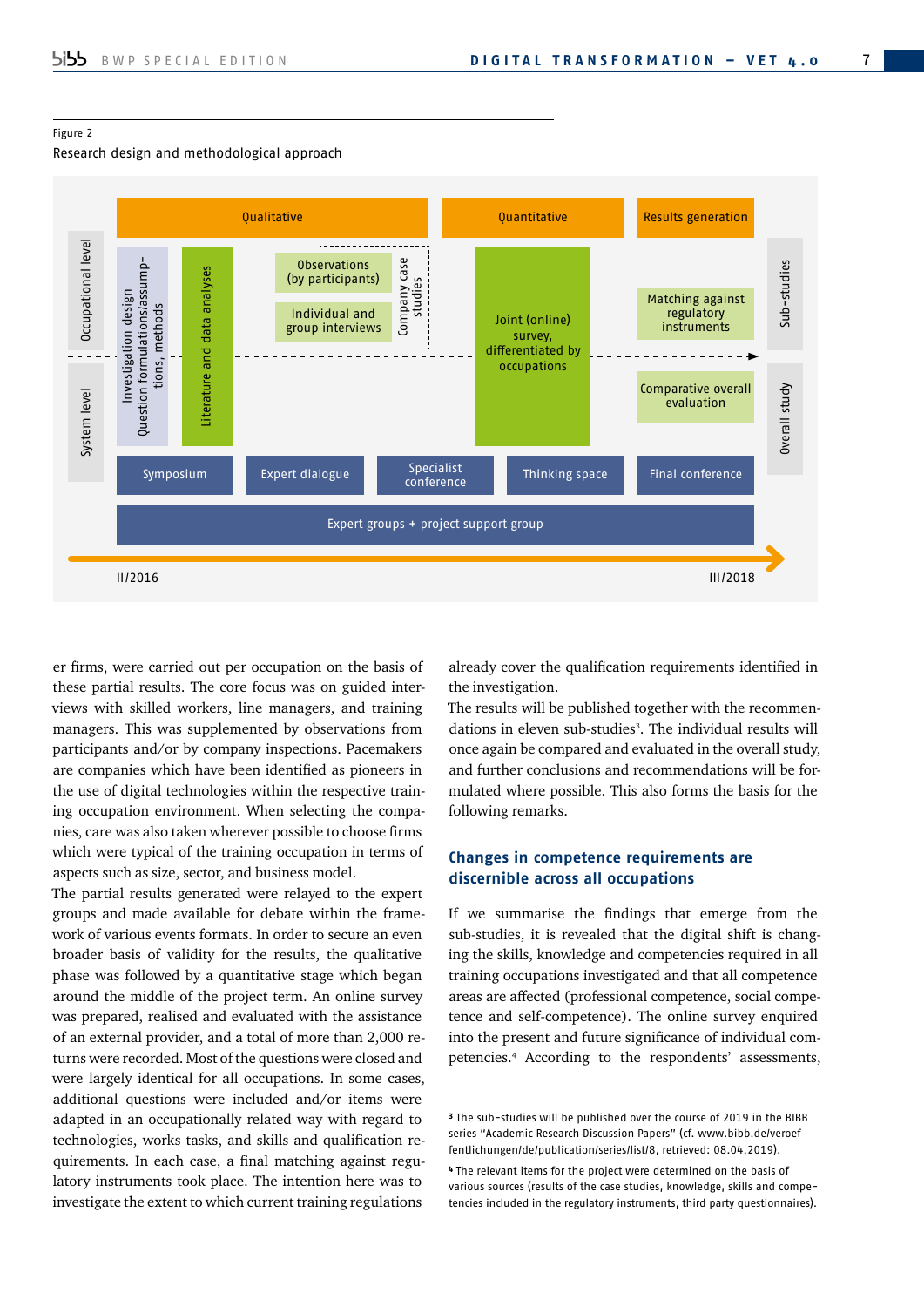### Figure 3

Evaluations of the development of the importance of selected skills, knowledge and competencies



Source: 2018 BIBB/BMBF online survey "Qualifications and competencies of skilled workers for the digitalised work of tomorrow", n = 2,036

which was possibly coloured by the way in which the questions were posed, all competencies seem to be gaining in significance (cf. Figure 3). At the same time, recognisable gradations are noticeable. The following can be viewed as the most important competencies required.

- Occupation-specific knowledge and skills
- (Ability to) learn
- Process and system understanding
- Flexibility/spontaneity
- Digital competencies.

# **Evaluations from the perspective of individual occupations**

The key question posed in the individual and group interviews to identify changed competence requirements was: "What do you believe makes a good [occupational title]? Which competencies does he or she need to possess in order to meet current and future challenges?" Catalogues of key words served as a support template, and competency cards were also used in some interviews. Responses regarding the competency "Process and system understanding" are presented below as examples for selected occupations.